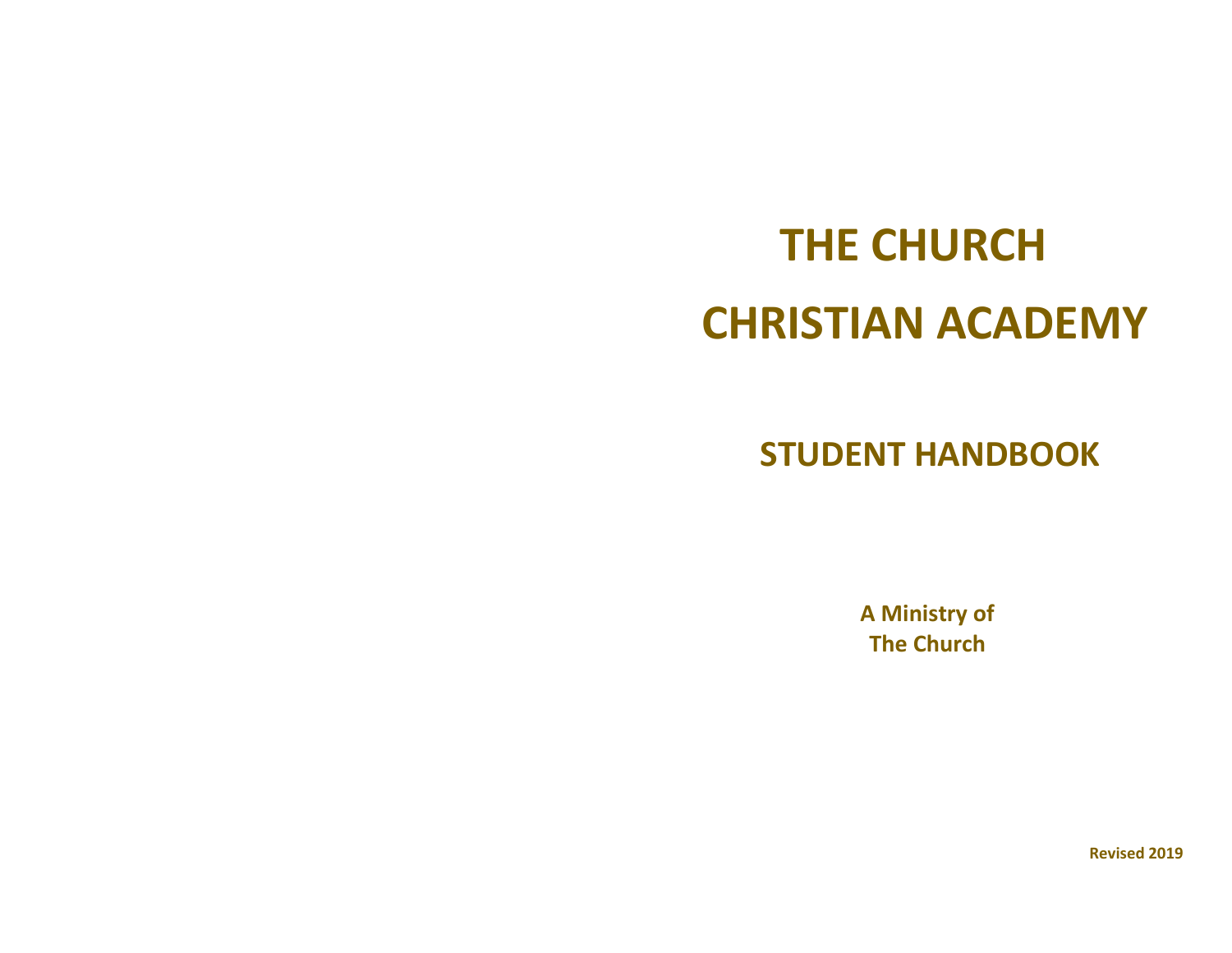## **Table of Contents**

- 1. Philosophy and Objectives
- 2. Statement of Faith
- 3. A Brief History of The Church Christian Academy
- 4. The Church of Sutersville
- 5. Necessary Enrollment Forms
- 6. Staff
- 7. Medical Guidelines for Admissions
- 8. Admissions Policies
- 9. Financial Policies
- 10. Involvement of Parents
- 11. Daily Arrival and Dismissal
- 12. Attendance
- 13. Tardiness
- 14. Contacting Students during School Hours
- 15. Visitors
- 16. Academic Policies
- 17. Honor Roll
- 18. Physical Education PE
- 19. Lunch
- 20. Health Services and First Aid
- 21. School Closing
- 22. Dress Standards / Uniform
- 23. Standards of Conduct
- 24. Prohibited Articles
- 25. Withdraw Policies
- 26. Student Drivers
- 27. Person Property
- 28. Emergency Plan of Action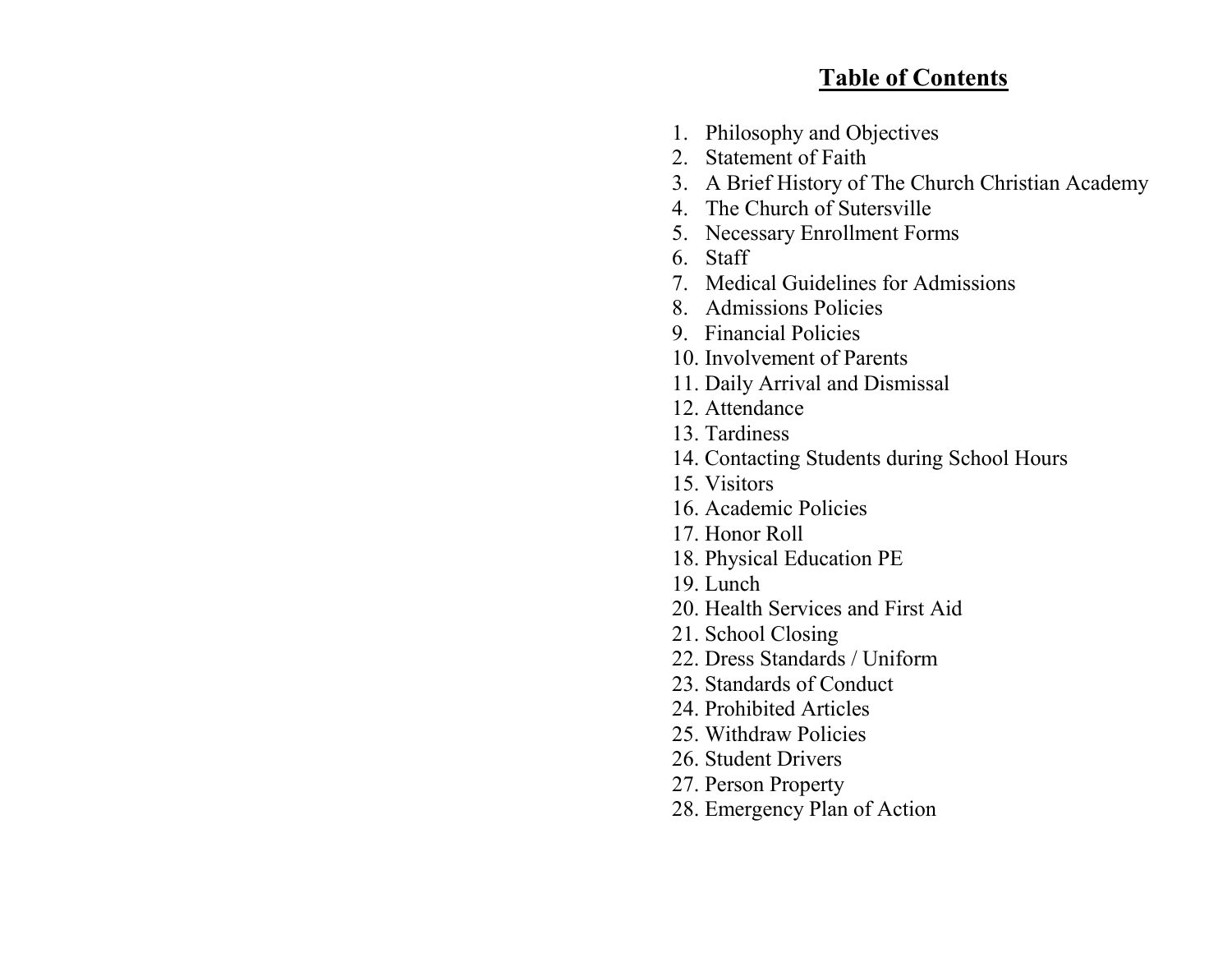## **1. Philosophy and Objectives**

The Church Christian Academy, TCCA, utilizes the Accelerated Christian Education (A.C.E.) curriculum. This program is based on two major tenets: individualized mastery based curriculum and Biblicallybased character-building principles. During its 50 years, the A.C,E. curriculum has been tried and proven to be effective, and it's currently being used all over the world.. The goal of The Church Christian Academy is to train young people of every ability level academically, in the highest principles of moral character, self-discipline, individual responsibility, personal integrity, and exemplary citizenship. TCCA purposes to work together with parents to educate, challenge, and achieve God's purpose in the life of their child.

**Attendance at this school is a privilege, not a right.** The Church Christian Academy exists to provide a quality, Christ-centered education that will challenge students both academically and spiritually. TCCA strives to produce young people with an academic ability to become servant-leaders that can, and will, impact their generation for Christ. With that said, **TCCA is not a reform school**.

The students will be assisted in their academics by trained staff members. The school staff wishes to work closely with parents in order to train the child, academically, emotionally, mentally, physically, and above all else—spiritually.

We don't discriminate on the basis of race, color, national or ethic origins. TCCA is a faith-based educational program guided by God's word. As such, we reserve the right to select students who are in agreement with our statements of faith, purpose, and philosophy. We are a Christian school educating young people from a Christian world view.

.

## **ELECTIVS**

|           | <b>Foreign Language Electives</b> |                     |                 |            |  |
|-----------|-----------------------------------|---------------------|-----------------|------------|--|
| Spanish I |                                   | <b>PACEs 1 - 12</b> |                 | 1 credit   |  |
| French I  |                                   |                     | PACEs 1097-1108 |            |  |
|           | Rosetta Stone - examples include  |                     |                 |            |  |
| Arabic    | German                            | Japanese            | Spanish         | Chinese    |  |
| Greek     | Korean                            | Swedish             | Dutch           | Hebrew     |  |
| Latin     | Tagalog                           | Farsi               | Hindi           | Polish     |  |
| Turkis    | French                            | Irish               | Portuguese      | Vietnamese |  |
| Italian   | Russian                           |                     |                 |            |  |
|           |                                   |                     |                 |            |  |

*one credit is awarded for each level. If a student completes all three levels he would earn 3 elective credits in foreign language*.

#### **College Electives**

| Greek I                                       | Self-Pacs 121-132   | 1 credit |
|-----------------------------------------------|---------------------|----------|
| Greek II                                      | Self-Pacs $11 - 20$ | 1 credit |
| College Math I                                | Self-Pac $1 - 10$   | 1 credit |
| College Math II Pre-Calculus Self-Pac $11-20$ |                     | 1 credit |
| Intro to Physical Sciences                    |                     |          |
| English Composition I                         |                     |          |
| English Composition II                        |                     |          |
| Origins in Science                            |                     |          |
|                                               |                     |          |

In the A.C.E. curriculum the student is introduced to God and His creation. Science teaches about God's physical creation. Social Studies presents the world as ruled and ordered by God and history is "His Story". Math presents facts about God's orderly world. English teaches the student the importance of communication in Godly living. Word Building improves vocabulary skills and proper word usage. Literature and Creative Writing reinforce English communication skills and encourages students to think critically and independently. All PACEs are designed to give the student harmonious academic training from God's point of view.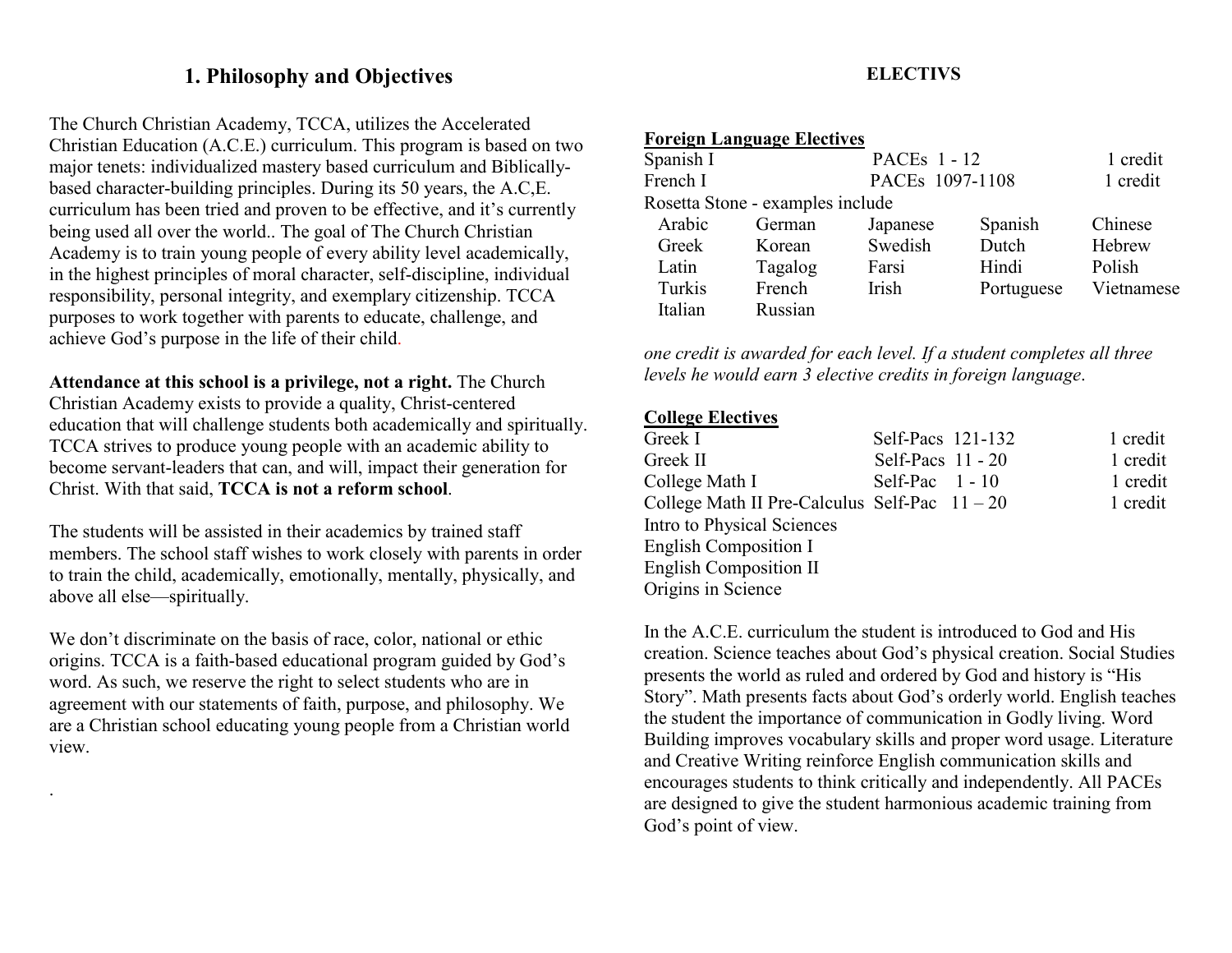#### **ELECTIVES**

#### **Bible Electives**

| Christian Growth                   | Self-Pacs 133-138                                              | $\frac{1}{2}$ credit |
|------------------------------------|----------------------------------------------------------------|----------------------|
| Life of Christ                     | Self-Pacs 133-144                                              | 1 credit             |
| NT Survey                          | Self-Pacs 97-108                                               | 1 credit             |
| OT Survey                          | Self-Pacs 109-120                                              | 1 credit             |
| NT Church History                  | Self-Pacs 121-132                                              | 1 credit             |
| Intro to Missions                  | PACEs 1-6                                                      | $\frac{1}{2}$ credit |
|                                    | Practical Missions Organization. & Soul wining PACE 1/2 credit |                      |
| (Participate in Service Adventure) |                                                                |                      |

#### **Business Electives**

| <b>General Business</b> | $Self-Pacs$ 97-108  | 1 credit             |
|-------------------------|---------------------|----------------------|
| Personal Finance        | PACEs $1-6$         | $\frac{1}{2}$ credit |
| <b>Business Math</b>    | PACEs $1-12$        | 1 credit             |
| Accounting              | Self-Pacs $121-132$ | 1 credit             |
|                         |                     |                      |

#### **Government Electives**

| Collectivism               | Self-Pacs 133-138   | $\frac{1}{2}$ credit   |
|----------------------------|---------------------|------------------------|
| The Constitution           | Self-Pacs 133-136   | $\frac{1}{2}$ credit * |
| <b>Fine Arts Electives</b> |                     |                        |
| <b>Advanced Art</b>        | Self-Pacs $97-108$  | 1 credit               |
| Music                      | PACEs $1-6$         | $\frac{1}{2}$ credit   |
| Speech                     | PACEs $1-6$         | $\frac{1}{2}$ credit   |
| <b>Computer Science</b>    | <b>CPU</b> Projects | 1 credit               |
| Health                     | PACEs $1-6$         | $\frac{1}{2}$ credit   |

\*The Constitution course must be completed in conjunction with Collectivism in order to receive ½ credit

#### **2. Statement of Faith**

The Church Christian Academy is inextricably tied to The Church of Sutersville. TCCA is a ministry of The Church of Sutersville and is foundationally, philosophically, and financially tied to The Church. The basis of The Church Christian Academy shall be the Word of God interpreted by the following Statement of Faith:

- 1 The Bible is the inspired and infallible Word of God; it's the authoritative rule of faith and practice. The Bible is made up of sixtysix books and is free from error.
- 2 There is one triune God, eternally existent in three co-equal persons—Father, Son and Holy Spirit.
- 3 Jesus Christ is the Son of God. He was born of a virgin, lived a sinless life on earth was crucified, buried, and rose again. Jesus Christ ascended into heaven and is currently at the right hand of God the Father. Jesus Christ will physically come again and set up his kingdom on earth.
- 4 The human race was created in the image of God. Through sin, mankind brought a curse of death upon himself and his posterity. Not simply physical death but spiritual death, which is separation from God. All humans possess a sinful nature. As such, man is condemned to hell and completely unable to remedy his lost condition by himself or by ecclesiastical rite.
- 5 We believe that the salvation of the lost and sinful man is a free gift of God's grace apart from works. This "gift" is based solely upon Christ's vicarious and atoning death, affected by the regenerating work of the Holy Spirit, and is simply received by trusting in Christ's finished work on the cross.
- 6 The Holy Spirit exists and presently ministers on earth. The Holy Spirit's dwelling enables the process of sanctification in the Christian's life.
- 7 The bodily resurrection of both the saved and lost. Those that are saved will be raised to the resurrection of life, and those that are lost will be raised to the resurrection of damnation.
- 8 Those who have accepted the gift of Christ's atoning blood will live eternally to rule and reign with Christ.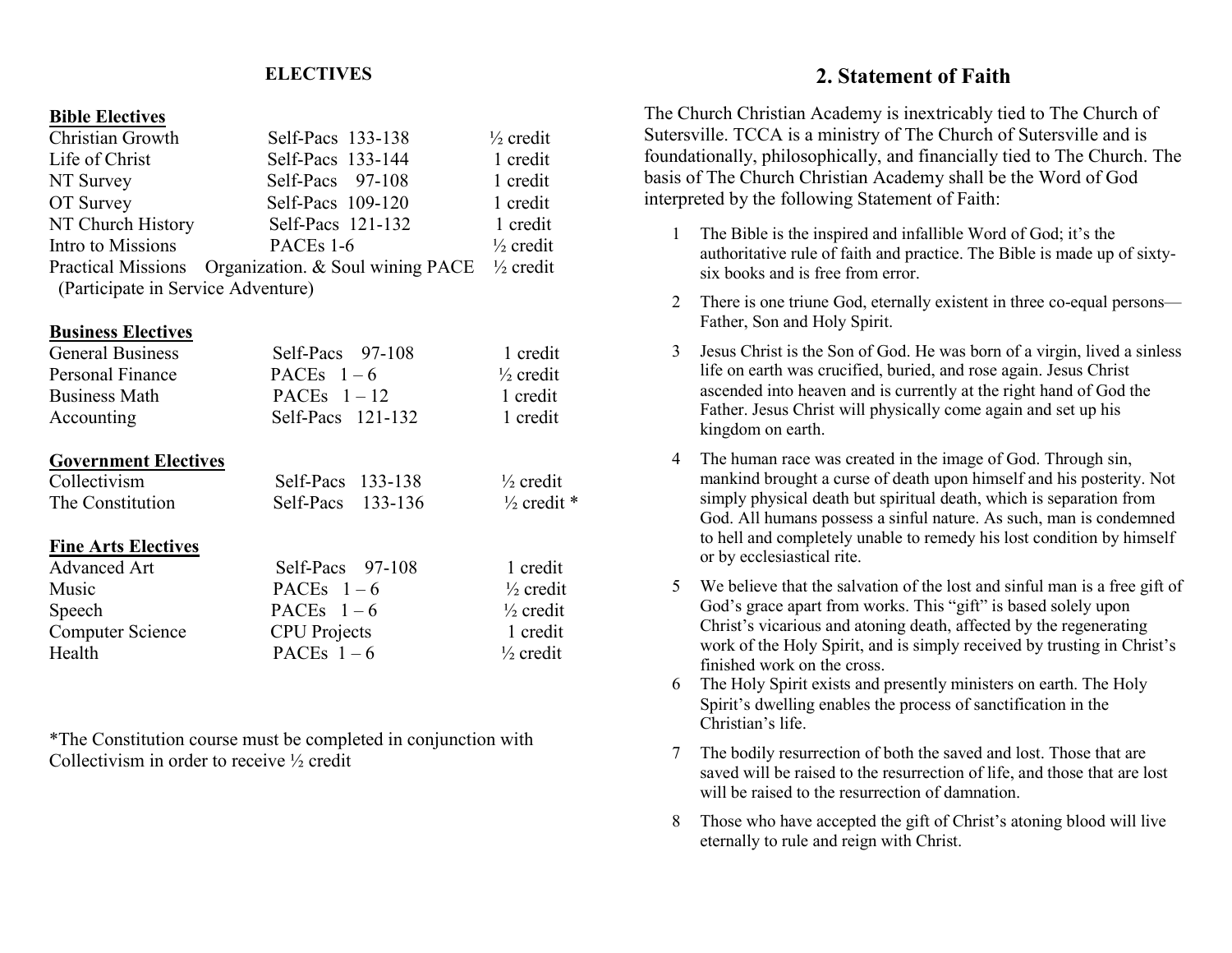## **3. Brief Overview of The Church Christian Academy**

The Church Christian Academy was established in 2001 with the intent to train Godly young people in both academics and the foundational truths of the Bible. TCCA began using, and continues to use, the Accelerated Christian Education A.C.E. curriculum. We firmly believe that this individualized, biblical, and mastery-based educational program is the absolute best for students. As TCCA grew over the years, we remodeled the Sunday school area and began using it. We used that area for a number of years until we were able to build the building we are currently in. For more information on TCCA and to keep up with current events please visit our website and follow us on Facebook. www.thechurchchristianacademy.com.

## **There are also a number of different Student Programs available**

**thru A.C.E. and TCCA.** They are designed to build servant leaders and give students the opportunity to compete against students from other schools in over 140 different events in categories including academics, art, photography, needle and thread, athletic, color guard/flags, music, and platform division.

> These include: Regional Student Convention International Student Convention 24/7 Squad Service Adventure BLESS - Basic Literacy Education Saving Souls Educational Assistance

For more information on A.C.E., the curriculum and student programs please visit their website www.aceministries.com or our website

.

## **4. The Church of Sutersville**

The Church Christian Academy is inextricably tied to The Church of Sutersville. TCCA is a ministry of The Church of Sutersville and is foundationally, philosophically, and financially tied to The Church. The Church of Sutersville also provides scholarships for eligible students.

## Vocational Preparatory Course Study

| Subject                                         |                             | Minimum<br><b>Credits Required</b> |
|-------------------------------------------------|-----------------------------|------------------------------------|
| <b>English</b>                                  |                             |                                    |
| 48 PACEs (as Diagnosed)                         |                             | 4                                  |
| <b>Math</b>                                     |                             |                                    |
| 36 PACEs (as diagnosed)                         |                             | $\overline{4}$                     |
| Financial Math (R)                              |                             |                                    |
| <b>Science</b>                                  |                             |                                    |
| Introduction to Science                         | PACE <sub>s</sub> 1061-1072 | 1                                  |
| Life Science                                    | PACEs 1073-1084             | $\mathbf{1}$                       |
| Earth Science                                   | PACes 1085-1096             | 1                                  |
| <b>Social Studies</b>                           |                             |                                    |
| Introduction to World History PACEs 1061-1072   |                             | 1                                  |
| Introduction to Civics                          | PACEs 1073-1078             | $\frac{1}{2}$                      |
| State/Provincial History PACEs 1079-1084        |                             | $\frac{1}{2}$                      |
| Introduction to Natural History PACEs 1085-1096 |                             | $\mathbf{1}$                       |
| <b>Bible</b>                                    |                             | $\overline{2}$                     |
| <b>Physical Education (R)</b>                   |                             | $\overline{2}$                     |
| <b>Electives</b>                                |                             | 5                                  |
|                                                 | Minimum Total Credits 23    |                                    |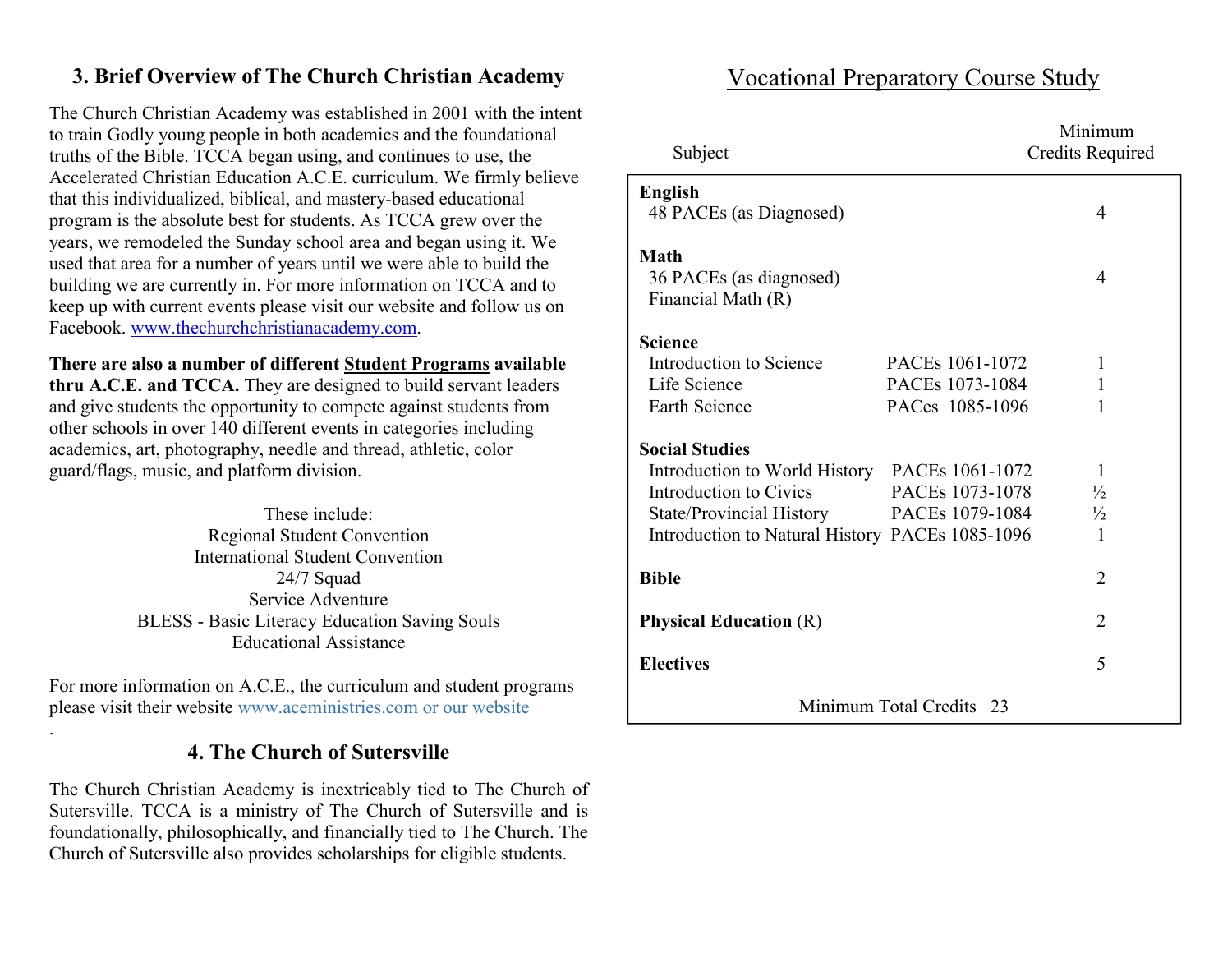| <b>General Course Study</b>                                                                                                                                                          |                         |  |  |  |
|--------------------------------------------------------------------------------------------------------------------------------------------------------------------------------------|-------------------------|--|--|--|
|                                                                                                                                                                                      | Minimum                 |  |  |  |
| Subject                                                                                                                                                                              | <b>Credits Required</b> |  |  |  |
| <b>Math</b>                                                                                                                                                                          | 3                       |  |  |  |
| Algebra I(R)                                                                                                                                                                         |                         |  |  |  |
| Geometry (R)                                                                                                                                                                         |                         |  |  |  |
| Algebra II (O)<br>Business Math (O)                                                                                                                                                  |                         |  |  |  |
|                                                                                                                                                                                      |                         |  |  |  |
| <b>English</b>                                                                                                                                                                       | $\overline{4}$          |  |  |  |
| English $I(R)$                                                                                                                                                                       |                         |  |  |  |
| English II $(R)$                                                                                                                                                                     |                         |  |  |  |
| English III $(R)$<br>English IV $(R)$                                                                                                                                                |                         |  |  |  |
|                                                                                                                                                                                      |                         |  |  |  |
| Science                                                                                                                                                                              | $\overline{2}$          |  |  |  |
| Biology (R)                                                                                                                                                                          |                         |  |  |  |
| Physical Science (R)                                                                                                                                                                 |                         |  |  |  |
| <b>Social Studies</b><br>World Geography (R)<br>World History (R)<br>American History (R)<br>US Civics $(R)$ ( $\frac{1}{2}$ credit)<br>Economics (R) $(\frac{1}{2} \text{ credit})$ | 4                       |  |  |  |
| <b>Bible/Christian Growth</b>                                                                                                                                                        | $\overline{2}$          |  |  |  |
| NT Survey $(R)$                                                                                                                                                                      |                         |  |  |  |
| <b>Additional Bible Elective</b>                                                                                                                                                     |                         |  |  |  |
| <b>Electives</b>                                                                                                                                                                     |                         |  |  |  |
| Etymology (R)                                                                                                                                                                        | $\mathbf{1}$            |  |  |  |
| Computer Science (R)                                                                                                                                                                 | 1                       |  |  |  |
| Speech $(R)$                                                                                                                                                                         | $\frac{1}{2}$           |  |  |  |
| Music $(R)$                                                                                                                                                                          | $\frac{1}{2}$           |  |  |  |
| Health $(R)$                                                                                                                                                                         | $\frac{1}{2}$           |  |  |  |
| Physical Education (R)                                                                                                                                                               | $\overline{2}$          |  |  |  |
| <b>Additional electives</b>                                                                                                                                                          | $2\frac{1}{2}$          |  |  |  |
| Minimum Total Credits 23                                                                                                                                                             |                         |  |  |  |

## **5. Necessary Enrollment Forms**

|           | Any student who fails to submit any of these forms could be denied<br>enrollment into The Church Christian Academy. Every student needs to<br>reenroll each academic year                                                                                                                                                                                                   |
|-----------|-----------------------------------------------------------------------------------------------------------------------------------------------------------------------------------------------------------------------------------------------------------------------------------------------------------------------------------------------------------------------------|
| $\bullet$ | Student Application or Reenrollment Form.                                                                                                                                                                                                                                                                                                                                   |
| $\bullet$ | Records Release Form                                                                                                                                                                                                                                                                                                                                                        |
| $\bullet$ | <b>Student Conduct/Expectations Form</b>                                                                                                                                                                                                                                                                                                                                    |
| $\bullet$ | <b>Parent Expectations Form</b>                                                                                                                                                                                                                                                                                                                                             |
| $\bullet$ | <b>Emergency Contact Form</b>                                                                                                                                                                                                                                                                                                                                               |
| $\bullet$ | Student Pickup/Release Form                                                                                                                                                                                                                                                                                                                                                 |
| $\bullet$ | Permission Slip                                                                                                                                                                                                                                                                                                                                                             |
| $\bullet$ | <b>Liability Release Form</b>                                                                                                                                                                                                                                                                                                                                               |
| $\bullet$ | Photo Release Form                                                                                                                                                                                                                                                                                                                                                          |
| $\bullet$ | Handbook Pledge/Agreement Form                                                                                                                                                                                                                                                                                                                                              |
| $\bullet$ | <b>Signed Financial Commitment</b>                                                                                                                                                                                                                                                                                                                                          |
| $\bullet$ | Copy of Health Insurance Card                                                                                                                                                                                                                                                                                                                                               |
| $\bullet$ | Student Drivers-copy of drivers license & proof of insurance                                                                                                                                                                                                                                                                                                                |
|           | New Students                                                                                                                                                                                                                                                                                                                                                                |
|           | Pennsylvania State Law requires that each child provide proof<br>of all immunizations or an exemption immunizations form                                                                                                                                                                                                                                                    |
| $\bullet$ | Medical History – It's important that we have accurate and<br>complete details.                                                                                                                                                                                                                                                                                             |
|           | <b>Please note:</b> The Church Christian Academy requires that<br><b>BOTH</b> parents who have custody and/or rights to educational<br>decisions concerning the child must sign a form stating that they<br>give permission for their child to attend The Church Christian<br>Academy. If both parents cannot sign this agreement, sufficient<br>documentation is required. |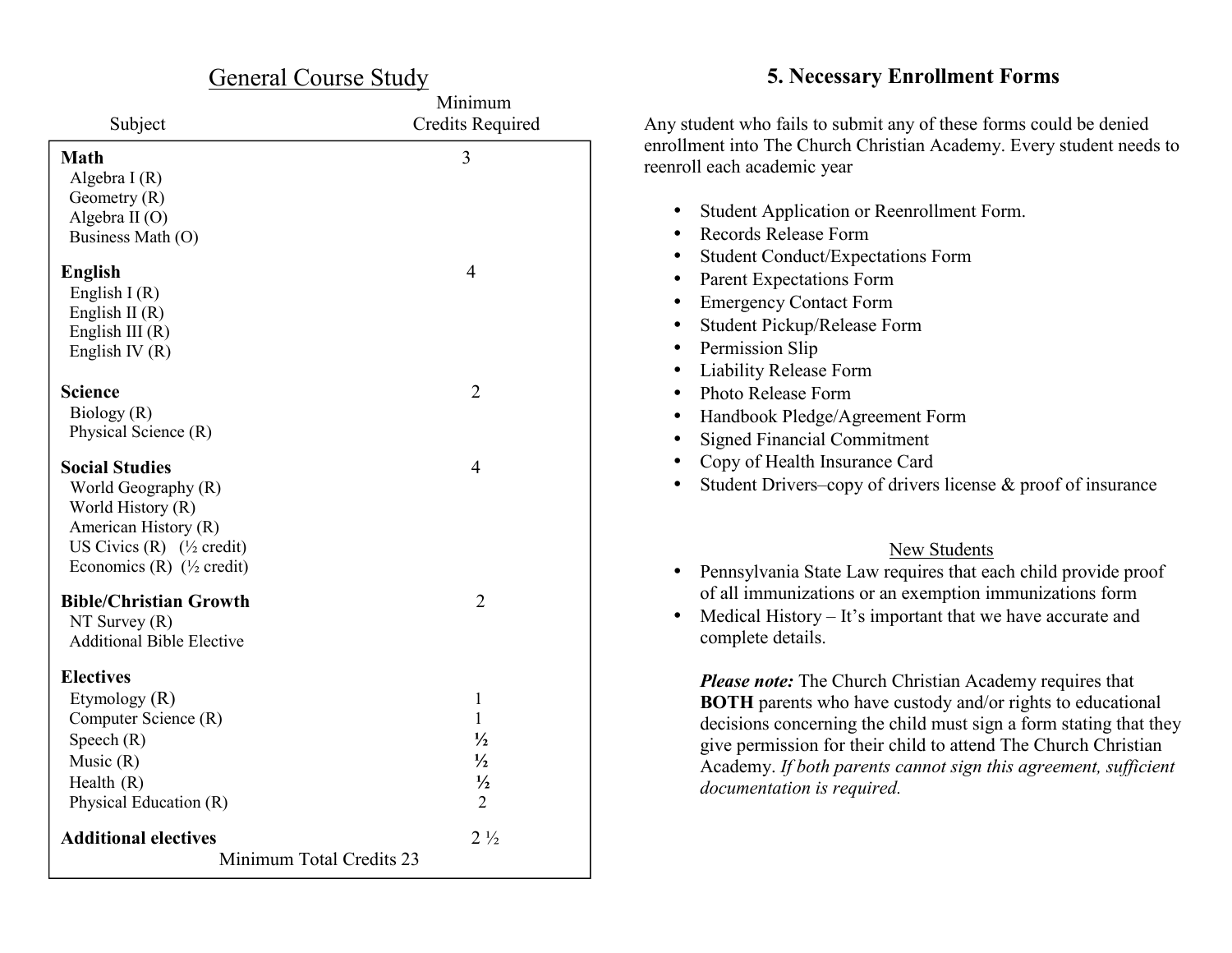## **6. Staff**

| Administrator:                         | <b>Pastor Frank A. Rocco</b><br>$(724)$ 872-7389 - home<br>$(724)$ 446-1550 – church office                                                |
|----------------------------------------|--------------------------------------------------------------------------------------------------------------------------------------------|
| <b>Principal/Supervisor</b>            | <b>Pastor Michael E Baumiller</b><br>$(724)$ 972-9361 – cell<br>$(724)$ 446-4020 – school office                                           |
| <b>Learning to Read</b><br>Supervisor: | Mrs. Rhonda Miller<br>$(724)$ 205-1183 - cell                                                                                              |
| years.                                 | * All staff has been trained and officially certified according to<br>Accelerated Christian Education criteria, and recertified every five |

Anyone interested in volunteering at TCCA please contact Pastor Frank Rocco or Pastor Mike Baumiller

## College Preparatory Course of Study

| Subject                                                          | Minimum<br><b>Credits Required</b> |
|------------------------------------------------------------------|------------------------------------|
| Math                                                             | $3\frac{1}{2}$                     |
| Algebra $I(R)$                                                   |                                    |
| Geometry $(R)$                                                   |                                    |
| Algebra II $(R)$                                                 |                                    |
| Trigonometry $(R)$ ( $\frac{1}{2}$ credit)                       |                                    |
| <b>English</b>                                                   | 4                                  |
| English $I(R)$                                                   |                                    |
| English II $(R)$                                                 |                                    |
| English III $(R)$                                                |                                    |
| English IV $(R)$                                                 |                                    |
| Science                                                          | 3                                  |
| Biology (R)                                                      |                                    |
| Physical Science (R)                                             |                                    |
| Chemistry $(O)$<br>Physics $(O)$                                 |                                    |
|                                                                  |                                    |
| <b>Social Studies</b>                                            | $\overline{4}$                     |
| World Geography (R)<br>World History (R)                         |                                    |
| American History (R)                                             |                                    |
| US Civics $(R)$ ( <sup>1</sup> / <sub>2</sub> credit)            |                                    |
| Economics (R) $(\frac{1}{2} \text{ credit})$                     |                                    |
| <b>Bible/Christian Growth</b>                                    | $\overline{2}$                     |
| NT Survey $(R)$                                                  |                                    |
| <b>Additional Bible Elective</b>                                 |                                    |
| <b>Electives</b>                                                 |                                    |
| Etymology (R)                                                    | $\mathbf{1}$                       |
| Computer Science (R)                                             | $\mathbf{1}$                       |
| Speech $(R)$                                                     | $\frac{1}{2}$                      |
| Music $(R)$                                                      | $\frac{1}{2}$                      |
| Health $(R)$                                                     | $\frac{1}{2}$                      |
| Foreign Language (R)                                             | $\overline{2}$                     |
| Physical Education (R)                                           | $\overline{2}$                     |
| <b>Additional electives</b>                                      | $2\frac{1}{2}$                     |
| Minimum Total Credits 25                                         |                                    |
| Must have 88% overall average, reading rate in excess of 500 WPM |                                    |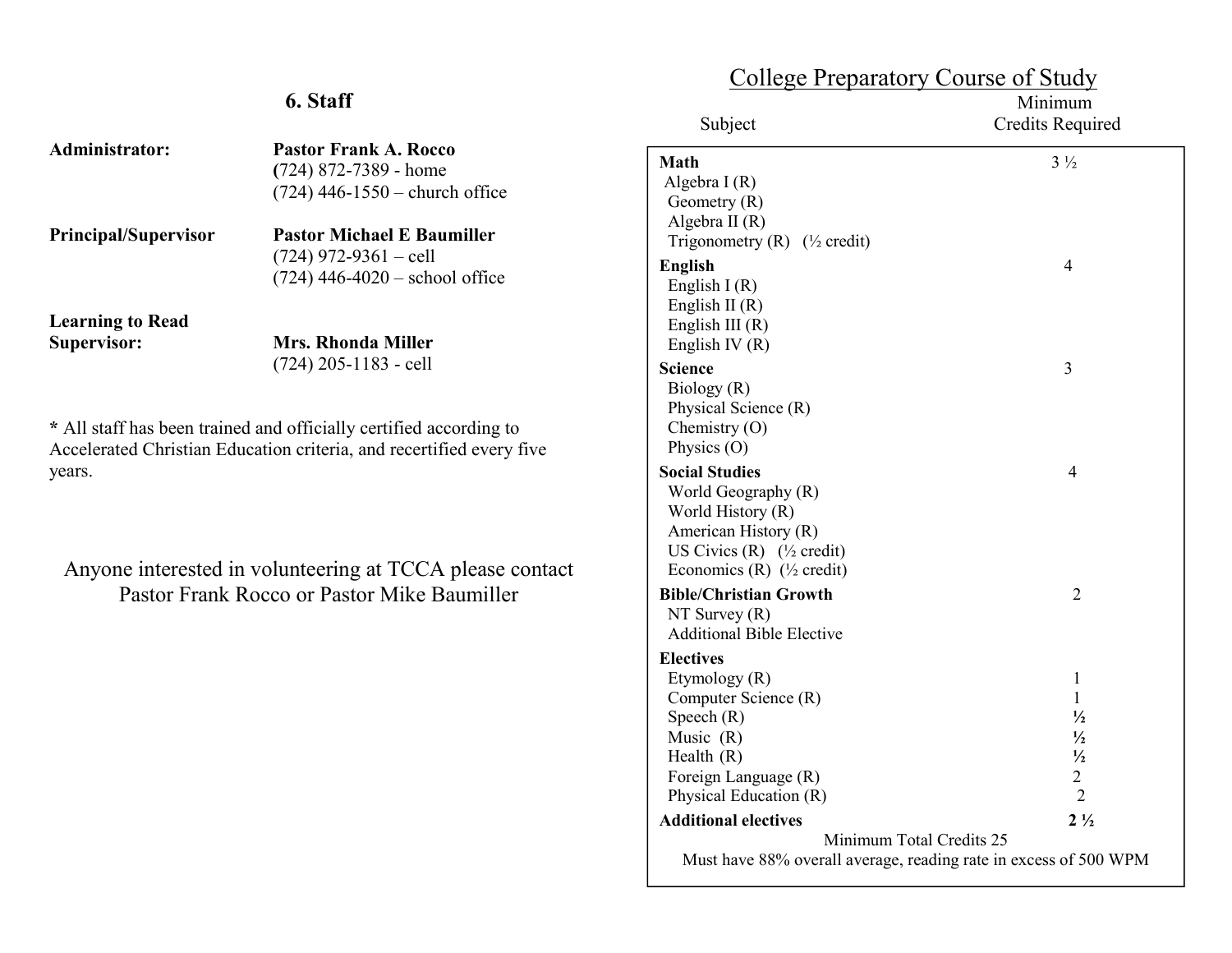| <u>Honors Course of Study</u>                                    |                                    |  |  |  |
|------------------------------------------------------------------|------------------------------------|--|--|--|
| Subject                                                          | Minimum<br><b>Credits Required</b> |  |  |  |
| Math                                                             | $3\frac{1}{2}$                     |  |  |  |
| Algebra $I(R)$                                                   |                                    |  |  |  |
| Geometry $(R)$                                                   |                                    |  |  |  |
| Algebra II (R)                                                   |                                    |  |  |  |
| Trigonometry (R) $(\frac{1}{2} \text{ credit})$                  |                                    |  |  |  |
| <b>English</b>                                                   | $\overline{4}$                     |  |  |  |
| English $I(R)$                                                   |                                    |  |  |  |
| English II $(R)$                                                 |                                    |  |  |  |
| English III $(R)$                                                |                                    |  |  |  |
| English IV $(R)$                                                 |                                    |  |  |  |
| <b>Science</b>                                                   | 4                                  |  |  |  |
| Biology (R)                                                      |                                    |  |  |  |
| Physical Science (R)                                             |                                    |  |  |  |
| Chemistry $(R)$                                                  |                                    |  |  |  |
| Physics $(R)$                                                    |                                    |  |  |  |
| <b>Social Studies</b>                                            | 4                                  |  |  |  |
| World Geography (R)                                              |                                    |  |  |  |
| World History (R)                                                |                                    |  |  |  |
| American History (R)                                             |                                    |  |  |  |
| US Civics $(R)$ ( $\frac{1}{2}$ credit)                          |                                    |  |  |  |
| Economics (R) $(\frac{1}{2} \text{ credit})$                     |                                    |  |  |  |
| <b>Bible/Christian Growth</b>                                    | 3                                  |  |  |  |
| $NT$ Survey $(R)$                                                |                                    |  |  |  |
| $OT$ Survey $(R)$                                                |                                    |  |  |  |
| <b>Additional Bible Elective</b>                                 |                                    |  |  |  |
| <b>Electives</b>                                                 |                                    |  |  |  |
| Etymology (R)                                                    | 1                                  |  |  |  |
| Computer Science (R)                                             | 1                                  |  |  |  |
| Speech $(R)$                                                     | $\frac{1}{2}$                      |  |  |  |
| Music $(R)$                                                      | $\frac{1}{2}$                      |  |  |  |
| Health $(R)$                                                     | $\frac{1}{2}$                      |  |  |  |
| Foreign Language (R)                                             | $\overline{c}$                     |  |  |  |
| Physical Education (R)                                           | $\overline{2}$                     |  |  |  |
| <b>Additional electives</b>                                      | $2\frac{1}{2}$                     |  |  |  |
| Minimum Total Credits 27                                         |                                    |  |  |  |
| Must have 94% overall average, reading rate in excess of 600 WPM |                                    |  |  |  |

#### **7. Medical Guidelines for Admissions**

No staff member will be permitted to administer any medication without parental authorization in writing. All medicines must be kept in the School Office.

#### *The following medical information is important to school parents and will be requested by our office:*

• Every Pupil Must have the following shots or vaccinations: DTP (diphtheria, tetanus, pertussis-whooping cough), MMR (Measles, Mumps, Rubella), Polio, Hepatitis B and HiB: Varicella or immunity

#### • **All immunizations must be complete before attending school Or a completed immunization exemption form**

The following Examinations should be acquired by parents as needed during the school years:

> **Physical Exam** Grades 1, 6, and 11

**Dental Exam** Grades 1, 3, and 7

**Hearing Test** Grades 1, 2, 3, 7, and 11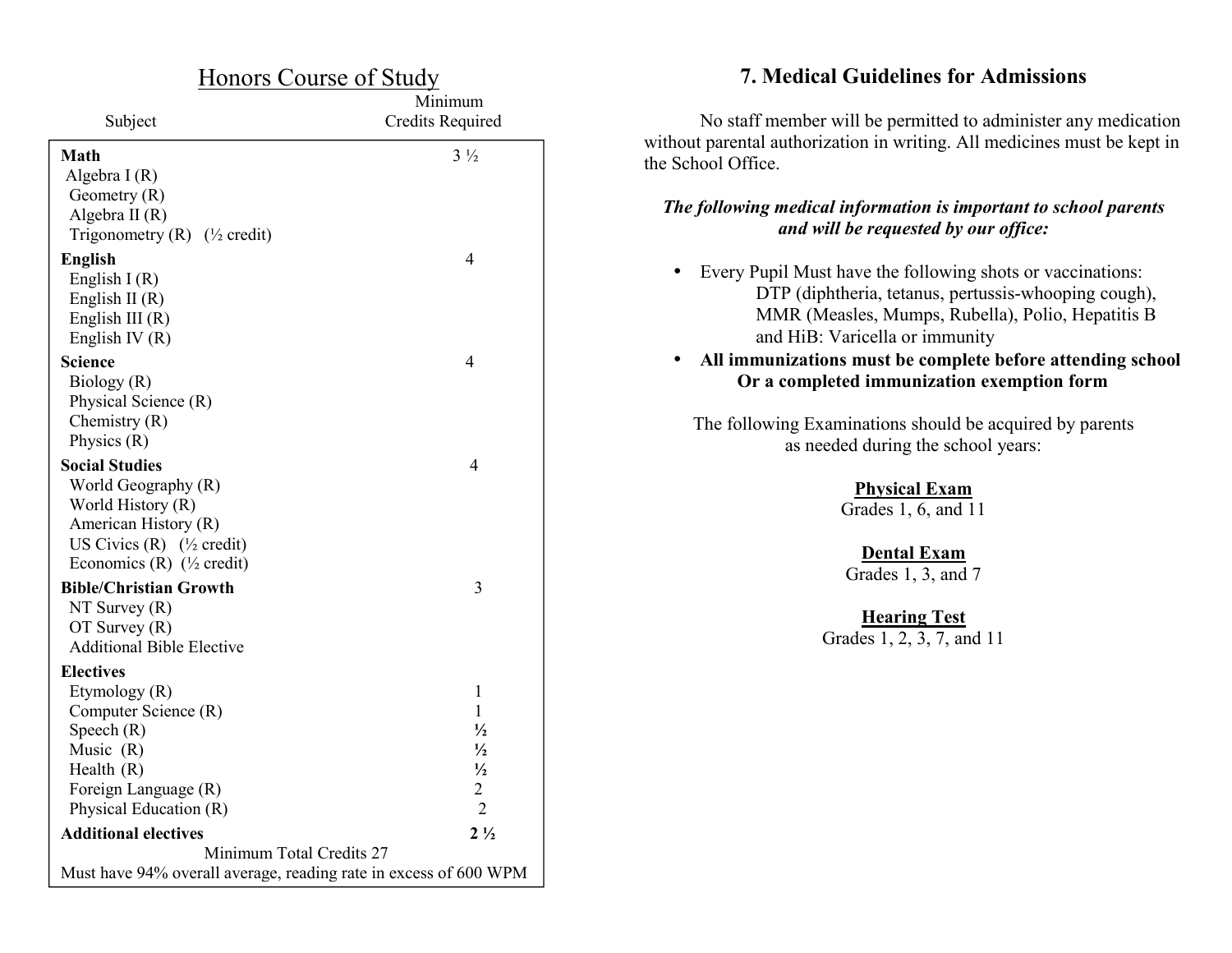## **8. Admissions Policies**

**Attending TCCA is a privilege, not a right**, and this privilege may be revoked at any time by the authorities of TCCA. TCCA honors the Civil Rights Act of 1964 does not discriminate on the bases of race, color, national and ethnic origin. TCCA is a faith based educational program guided by Biblical principles. Protected by the Equal Opportunity Act of 1972, we reserve the right to select students and families that agree with our statement of faith, purpose, and philosophy. TCCA adheres to the Biblical teaching regarding moral behavior in the life of a believer. As such, certain lifestyles including but not limited to homosexuality, adultery, fornication, drug and alcohol use are not acceptable lifestyles. We reserve the right to dismiss any student that begins living in these lifestyles.

 Students who plan to attend TCCA will be required to submit all forms found under "5. Necessary Enrollment Forms" found in this handbook. **Parents and Students are also required to attend an interview. It is entirely the decision of TCCA staff, concerning whether the student is a good "fit" for the school**. Once the school staff reviews the student's application and interview, the parents and student will be notified as to whether the student's application has been accepted or denied.

 Once accepted, the **Parents and Students are required to agree to abide by the policies and practices of TCCA. Parents are required to attend a Parent Orientation.** 

 TCCA is a closed campus and admission is only permitted by the Administration.

## **9. Financial Policies**

 The Church Christian Academy highly commends any parent who is willing to make a financial sacrifice of tuition in order to invest in their child's Christian education. On that note, each parent has been informed of their financial obligations and is expected to pay their bills in a complete and timely manner. Every parent is required to sign a financial commitment. Once a student is enrolled and tuition paid, no

#### P**ACE TO GRADE LEVEL CONVERSATION**

| Conventional<br><b>Grade Level</b>                          |  | Corresponding Level of PACEs |                                                   |  |  |  |
|-------------------------------------------------------------|--|------------------------------|---------------------------------------------------|--|--|--|
| Level 1                                                     |  |                              |                                                   |  |  |  |
| 1001 1002 1003 1004 1005 1006 1007 1008 1009 1010 1011 1012 |  |                              |                                                   |  |  |  |
| Level 2                                                     |  |                              |                                                   |  |  |  |
| 1013 1014 1015 1016 1017 1018 1019 1020 1021 1022 1023 1024 |  |                              |                                                   |  |  |  |
| Level 3                                                     |  |                              |                                                   |  |  |  |
| 1025 1026 1027 1028 1029 1030 1031 1032 1033 1034 1035 1036 |  |                              |                                                   |  |  |  |
| Level 4                                                     |  |                              |                                                   |  |  |  |
| 1037 1038 1039 1040 1041 1042 1043 1044 1045 1046 1047 1048 |  |                              |                                                   |  |  |  |
| Level 5                                                     |  |                              |                                                   |  |  |  |
| 1049 1050 1051 1052 1053 1054 1055 1056 1057 1058 1059 1060 |  |                              |                                                   |  |  |  |
| Level 6                                                     |  |                              |                                                   |  |  |  |
|                                                             |  |                              |                                                   |  |  |  |
| 1061 1062 1063 1064 1065 1066 1067 1068 1069 1070 1071 1072 |  |                              |                                                   |  |  |  |
| Level 7                                                     |  |                              |                                                   |  |  |  |
| 1073 1074 1075 1076 1077 1078 1079 1080 1081 1082 1083 1084 |  |                              |                                                   |  |  |  |
|                                                             |  |                              |                                                   |  |  |  |
| Level 8                                                     |  |                              |                                                   |  |  |  |
| 1085 1086                                                   |  |                              | 1087 1088 1089 1090 1091 1092 1093 1094 1095 1096 |  |  |  |
| Level 9                                                     |  |                              |                                                   |  |  |  |
| 1097 1098 1099 1100 1101 1102 1103 1104 1105 1106 1107 1108 |  |                              |                                                   |  |  |  |
|                                                             |  |                              |                                                   |  |  |  |
| Level 10                                                    |  |                              |                                                   |  |  |  |
| 1109 1110 1111 1112 1113 1114 1115 1116 1117 1118 1119 1020 |  |                              |                                                   |  |  |  |
| Level 11                                                    |  |                              |                                                   |  |  |  |
| 1121 1122 1123 1124 1125 1126 1127 1128 1129 1130 1131 1132 |  |                              |                                                   |  |  |  |
|                                                             |  |                              |                                                   |  |  |  |
| Level 12                                                    |  |                              |                                                   |  |  |  |
| 1133 1134 1135 1136 1137 1138 1139 1140 1141 1142 1143 1144 |  |                              |                                                   |  |  |  |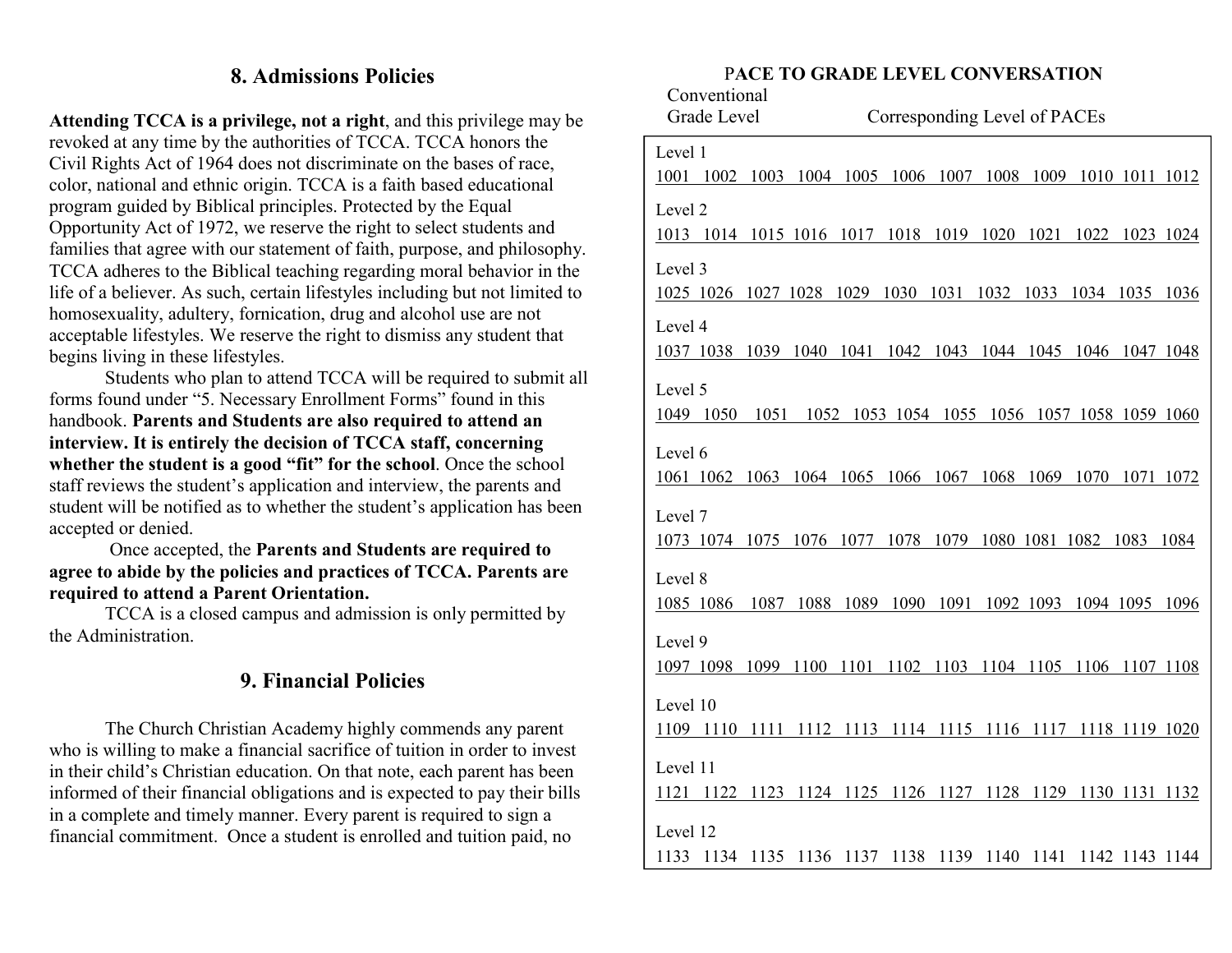#### **Demerits**

 This list is not exhaustive Some offenses carry more than 1 demerit & can result in detention

Not pushing your chair in Turning around in your office Having a pencil at the scoring station Having a red pen at your office Having a messy office Not setting or incomplete goals Changing goals without supervisor permission Talking at the scoring station or testing table Getting out of your seat without permission Any disturbance in the Learning Center Running inside the school Writing or passing notes Leaning back in your chair Violating the 6-inch rule Eating in any off limits area Teasing or name calling Incomplete homework Not returning signed homework slip Leaving PACEs at home Not posting a goal card Incomplete uniform Not returning a parent envelope (after 2 days) Having unsuitable possessions Committing scoring violations Damaging or defacing PACEs or property Asking permission from another staff member after a refusal Disrespect, Defiance, or Lying

refunds will be given. There will be no refunds given in cases including but not limited to early withdraw or expulsion, TCCA reserves the right to apply financial penalties to late or incomplete payments. If any account is past due \$500.00 or more, we may ask that the student be kept home until the account is reconciled.

#### **10. Involvement of Parents**

TCCA purposes to work together with parents to educate, challenge, and achieve God's purpose in the life of their child. TCCA strives to maintain open communication between the school and the parents. If anyone has any questions, please call.

#### **11. Daily Arrival and Dismissal**

 TCCA school day runs from **8:00 – 3:15**. Be aware that students must be in the Learning Center and ready to begin opening exercises at **8:00 AM;** therefore, it is wise for students to arrive at least five or ten minutes early to settle in before school begins.

**Seven different school districts will provide bus transportation**. For a complete list of busing districts please see our website under transportation www.thechurchchristianacademy.com. Students who plan to be picked up from school by family members or friends must submit an **exhaustive list of people who may pick them up. This form must be signed by both parents. Please understand that your child will not be released to any person who is not on the list.** Students will be dismissed at 3:15 PM**. All students are expected to be out of the school building by 3:30**.

## **12. Attendance**

The Commonwealth of Pennsylvania's Department of Education requires excessive unexcused school absences be reported to the school district in which the student lives. If your child isn't able to be at school on any given day, please notify the school the day they are going to be absent and send in a signed written note or doctors excuse with them their first day back.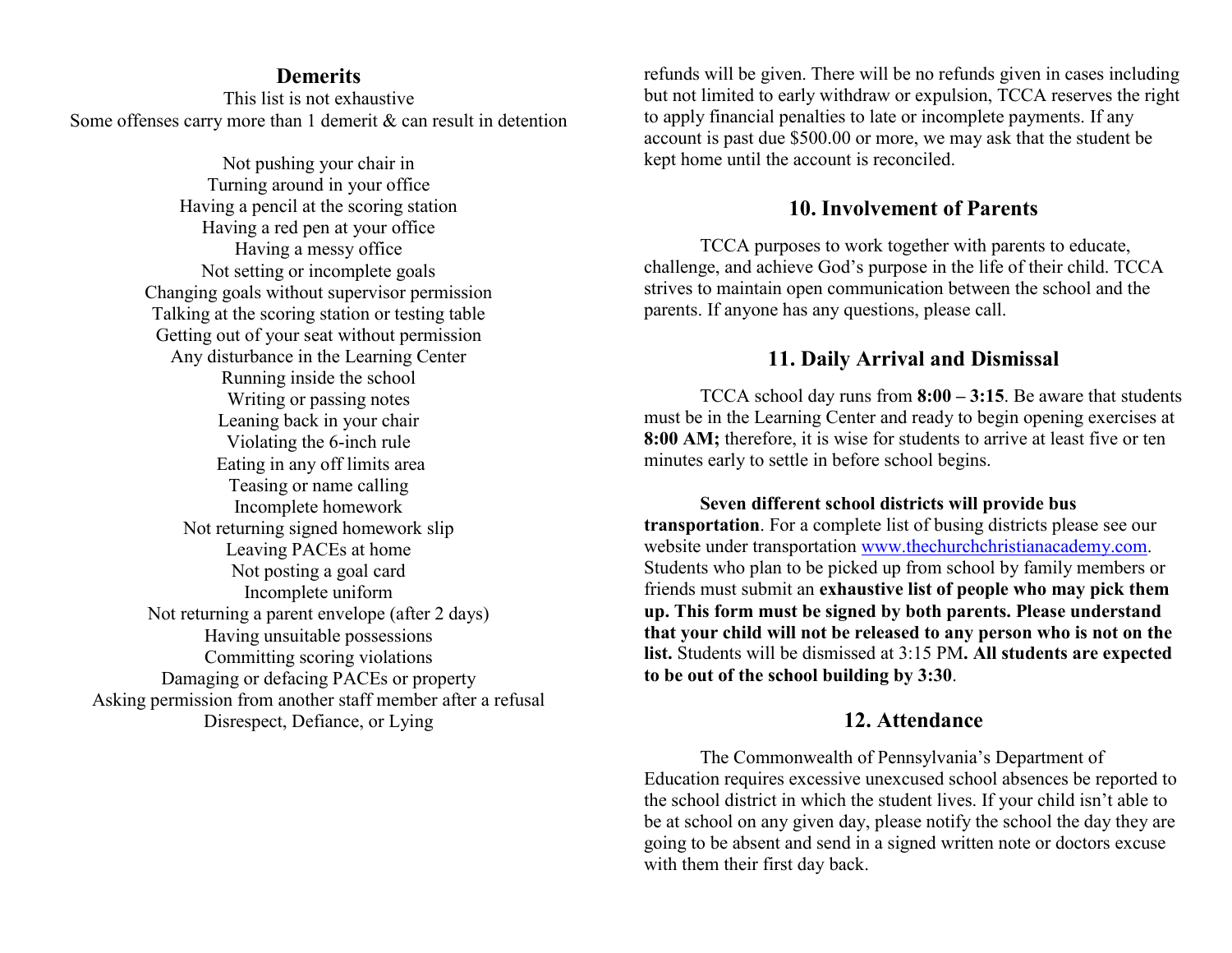**Medical:** A written excuse signed by either the parent or guardian must be given to the supervisor/principal the first day back. **Should the student be absent for three consecutive days, a doctors excuse is required.** If the absence is foreseeable, please send a note in advance.

#### **Illness: If your child has a fever, vomited or diarrhea within 10 hours of being picked up for school, please keep them home.**  Germs and viruses can be spread rapidly, and for the safety and benefit of everyone, we would like to avoid this

 **Family Note:** In the event of absences for a family vacation, please submit the days to be missed in writing to the school office prior to the event. Also, make arrangements with the Learning Center supervisor to complete the work that will be missed.

## **13. Tardiness/Early Dismissal**

 School will begin each day promptly at **8:00 AM.** If a student is not ready to begin at **8:00AM,** they will be recorded tardy. Please send a written note to the school office if your child is going to be tardy

 If a student requires an early dismissal from school, please send in a signed written note with the day and time of the early dismissal. **Also note, the student will only be released to someone listed on their "Student Release Pickup Form".**

## **14. Contacting Students during School Hours**

**Cell phones are not permitted in the Learning Center or allowed to be used during school hours. All cell phones must be turned in to the school office upon arrival at school and will be returned to the students at the end of day during dismissal.** If you need to get in contact with a student, please call the school office or a staff member who is present at the school. No student is permitted to leave school before dismissal without signed written permission from their parent or guardian. **Any parent who needs to get in touch with their child during school hours, please call the school office (724) 446-4020 or a staff member who is presently at the school.** 

#### **Responsibilities and Privileges**

#### **Level "A" Responsibilities**

- Memorize previous month's Bible verses
- Complete 2 PACEs a week while maintaining academic balance

- Accumulate no more than 20 Minutes of detention the preceding week

#### **Level "A" Privileges**

- Fifteen minute morning breaks-(students without A privileges get 10 minutes)

 - May engage in approved extracurricular activities in office after all daily goals are complete (i.e. Student Convention preparation, computer learning time, read approved literature, draw or color) – [must be approved by supervisor  $\&$  at level]

#### **Level "C" Responsibilities**

- Memorize previous month's Bible verses
- Complete 2 ½ PACEs a week while maintaining academic balance
- Accumulate no detention the preceding week

 - Present special monthly five-minute oral report on an interest area or project. (the report qualifies for a four-week period).

#### **Level "C" Privileges**

- Twenty-five minute morning breaks

 - May be out of seat with a purpose without permission in the Learning Center, ex. May score without asking permission.-but may not leave the learning center without permission

 - May engage in approved extracurricular activities in office (i.e. Student Convention preparation, computer learning time, read approved literature, draw or color) or other assignments outside of the Learning Center after daily goals are complete-(crafts, puzzles, or games)

- May serve on approved projects (i.e. errands, office, and student tutor)

#### **Level "E" Responsibilities**

- Memorize previous month's Bible selection
- Complete 3 PACEs a week while maintaining academic balance
- Accumulate no detention the preceding week

 - Read and report on a literature book or a book selected from a prepared list. (the book report qualifies for a four-week period).

 - Must be engaged in some church related service on a regular basis. (ex. Visiting widows/widowers/shut ins, bus ministry, evangelism, music, janitorial work, greeting, or other approved ministry)

#### **Level "E" Privilege**

 - Same as "C" privileges, plus - May attend approved off-campus functions of a spiritual or educational nature (i.e., Bible conference, work for a political candidate who espouses traditional values, etc.).

- Be available for participation in activities (i.e. chapel/assembly, and guest tours).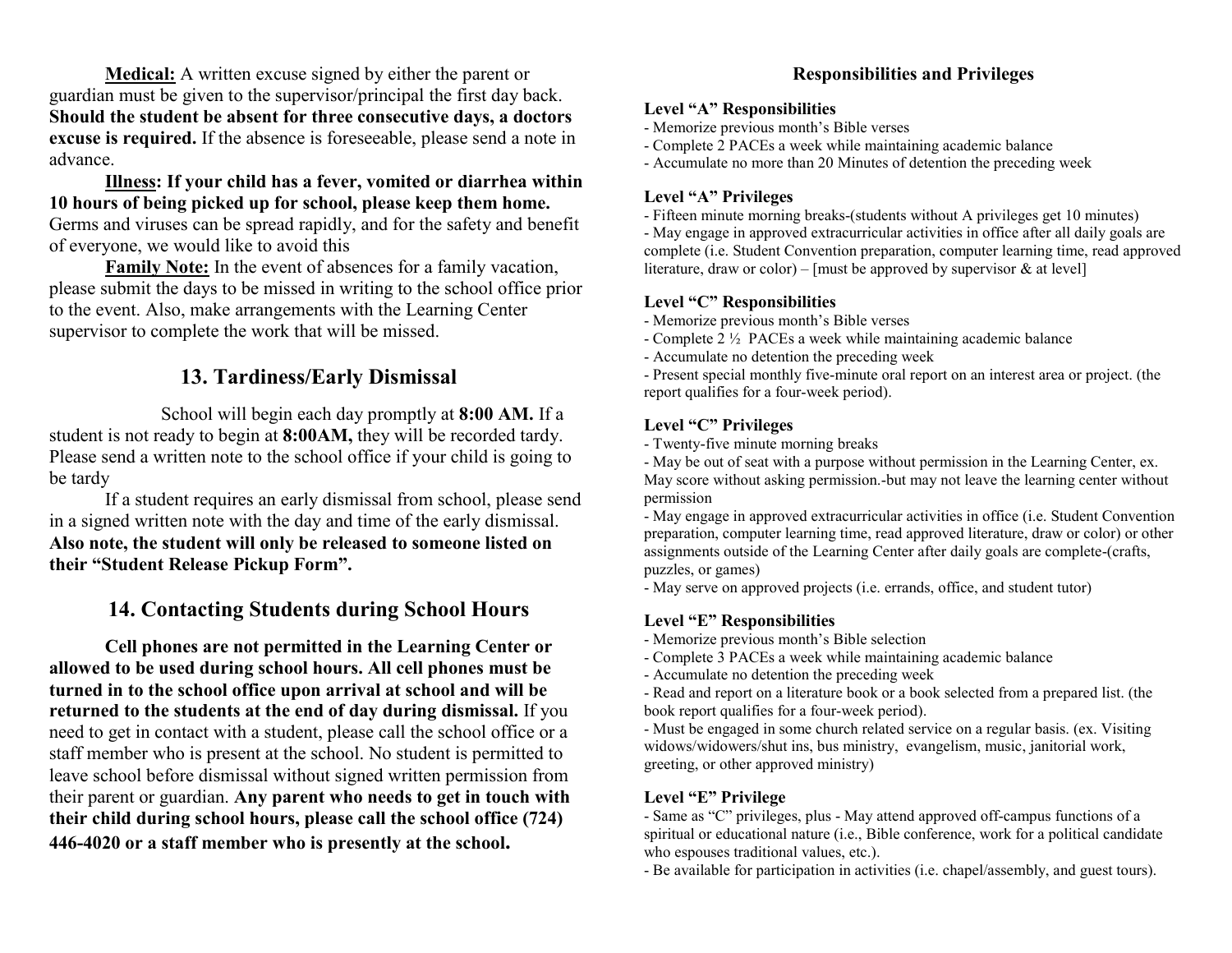#### **28. Emergency Plan of Action**

 It is difficult to anticipate a crisis situation. If a crises situation should arise, the following are our guidelines.

#### **In Case of Fire:**

All students should evacuate the building using the closest exit. If in the Learning Center, the closest exits would be either the front glass doors at the top of the steps or the flush metal door at the back of the learning center that exits into the side yard. If downstairs, there are several exits that may be used for evacuation. Students will then go straight to the pavilion, which is our primary meeting place. Should there be a reason why students cannot congregate in the pavilion, they should meet at the small block building located in the upper parking lot. Once at the meeting place, roll will be taken to ensure that everyone has evacuated the building. No one will be permitted to re-enter the building until we are assured by professional safety personnel that there is no further danger. If necessary, parents will be notified to pick up students.

#### **In Case of Severe/Extreme Weather:**

In the case of a tornado or severe storm, students will calmly be escorted to the nursery in the back corner of the basement of the church. They will leave the learning center, head down the steps and thru the hallway to the basement. At the end of the hallway, they will then make a right turn into the church basement, stay against the back wall and calmly walk to and enter the nursery and sit against the interior wall. Roll will be taken to ensure that everyone is accounted for. If necessary parents will be notified to pick up students.

 All visitors are asked to call ahead of time. While visiting the school, **visitors are asked to take great care not to disrupt the students in the Learning Center during their visit**. Please note that the school doors are locked during school hours**.** 

## **16. Academic Policies**

 Upon enrollment, all new students must take diagnostic tests. Based on these results, we will prescribe curriculum appropriate for each subject level based on the academic ability of each student. A student could be working at different levels in different subjects at the same time all based on his or her academic ability. If you have a questions on any of the students' academics, please call the school office. We can review it with you over the phone or set up a mutually convenient meeting time.

 When a student transfers in, he/she may have learning gaps that need to be filled in. In these fairly common cases "gap PACEs" will be prescribed and will need to be completed by the student. Some students may be behind several grade levels. Unlike "lock-step" schools which push students through to the next level regardless of their learning, TCCA and the A.C.E. program strives for each student to master academic concepts before they move to the next concept. Upon completion of any necessary Gap PACEs, the student will begin at the academic level determined by their diagnostic test.

 One of the tenets of the A.C.E. program and TCCA is academic mastery. As a result, if a student scores below an 80% on a PACE test they will be required to "repeat" the PACE. If this happens, a note will be sent home to let the parent know. A Progress report is also sent home at the end of every nine-week period. They need to be signed by the parents and returned back to school in the Parent envelope.

#### **15. Visitors**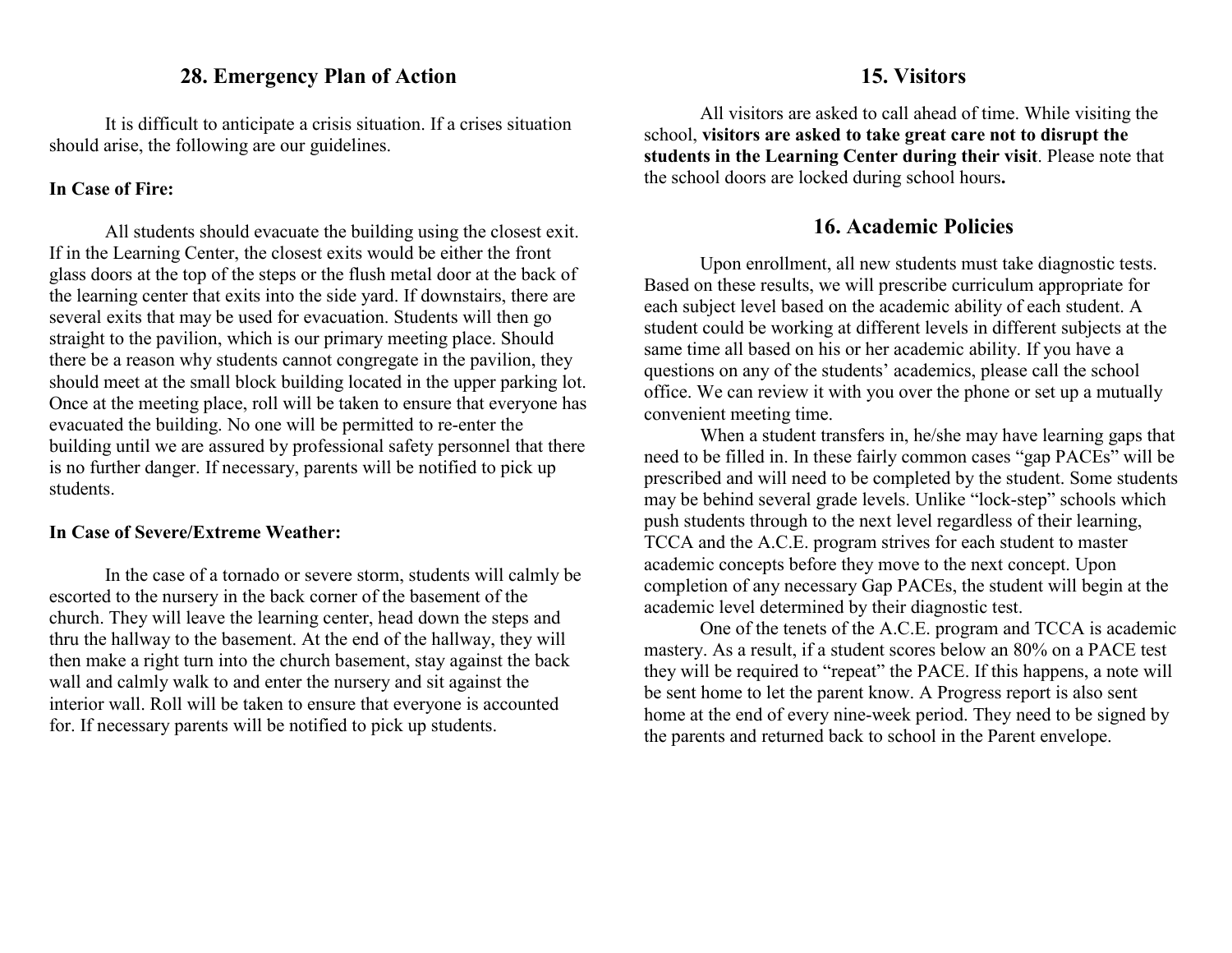## **17. Honor Roll**

 In order to make **Honor Roll**, a student must meet the following guidelines.

- •Memorize their monthly scripture
- •a student must maintain academic balance,
- •complete at least three PACEs in each subject
- • have an overall PACE average of 88-93% for B honor roll and 94-100% for A honor roll.

Students who make honor roll will be presented with an Honor Roll certificate Sunday during our monthly TCCA service. If they are unable to attend our TCCA service, they will be presented during the school's morning announcements/devotions. They will also be awarded 3 dress down slips and extra merit money. \$500.00 for A honor roll and \$200.00 for B honor roll. Please offer encouragement from home.

## **18. Physical Education PE**

Physical education is required by the state of Pennsylvania for students each year through and including their senior year. Gym is graded on a Pass/Fail basis. Any student who misses more than three gym classes per quarter will receive an incomplete gym grade until they can make up the gym time. Gym time can be made up by completing 1 hour of physical activity or exercise. It must be verified by an adult who would need to complete an independent gym form. This form states that you watched the student complete some form of physical activity for an hour. The student will have to complete an hour of physical activity for each gym class missed after the initial three. The form requires the date, type of activity that was done, and your signature.

 The PE uniform is a plain white T-shirt, knee-length shorts or athletic pants, and tennis shoes. Girls may wear culottes, knee-length shorts or athletic pants. On gym day, the students are to wear their gym uniform to school and keep it on all day. It's like a "free dress down day" for them. Please keep the dress and styles conservative. No psychedelic colors or patterns.

## **25. Withdrawal Policies**

If a parent wishes to withdraw a student from TCCA, the parent must notify TCCA in writing. TCCA will not refund any money that has already been paid and no curriculum will be released to the parent or student. Upon enrollment in another school, the new school will contact TCCA in writing requesting the student's records. TCCA will then release the records to the new school.

## **26. Student Drivers**

 Students who wish to drive to school must follow several school rules. The student must park their vehicle in the school parking lot (upper lot between the front of the school and block building) and may not move it until dismissal each day. **The student may only transport another student if written permission is given from both the student driver's parents and the parents of the passenger**. The student must also provide copies of a valid driver's license and proof of car insurance for the school office. **TCCA reserves the right to search a student's vehicle at any time.** 

## **27. Personal Property**

 Students are not permitted to bring any electronic items (besides cell phones) to school. **All cell phones must be turned in to school staff upon arrival at school. All students are encouraged not to bring expensive items to school. TCCA is not responsible for any lost, stolen, or damaged property**. Students will not be permitted to bring personal property into the Learning Center. All personal items will be left in the lockers during school with the exception of cell phones which need to be turned in to school staff upon arrival at school. **Please note that TCCA reserves the right to search students' coats, book bags, lockers, vehicles, or any other private property at any time.**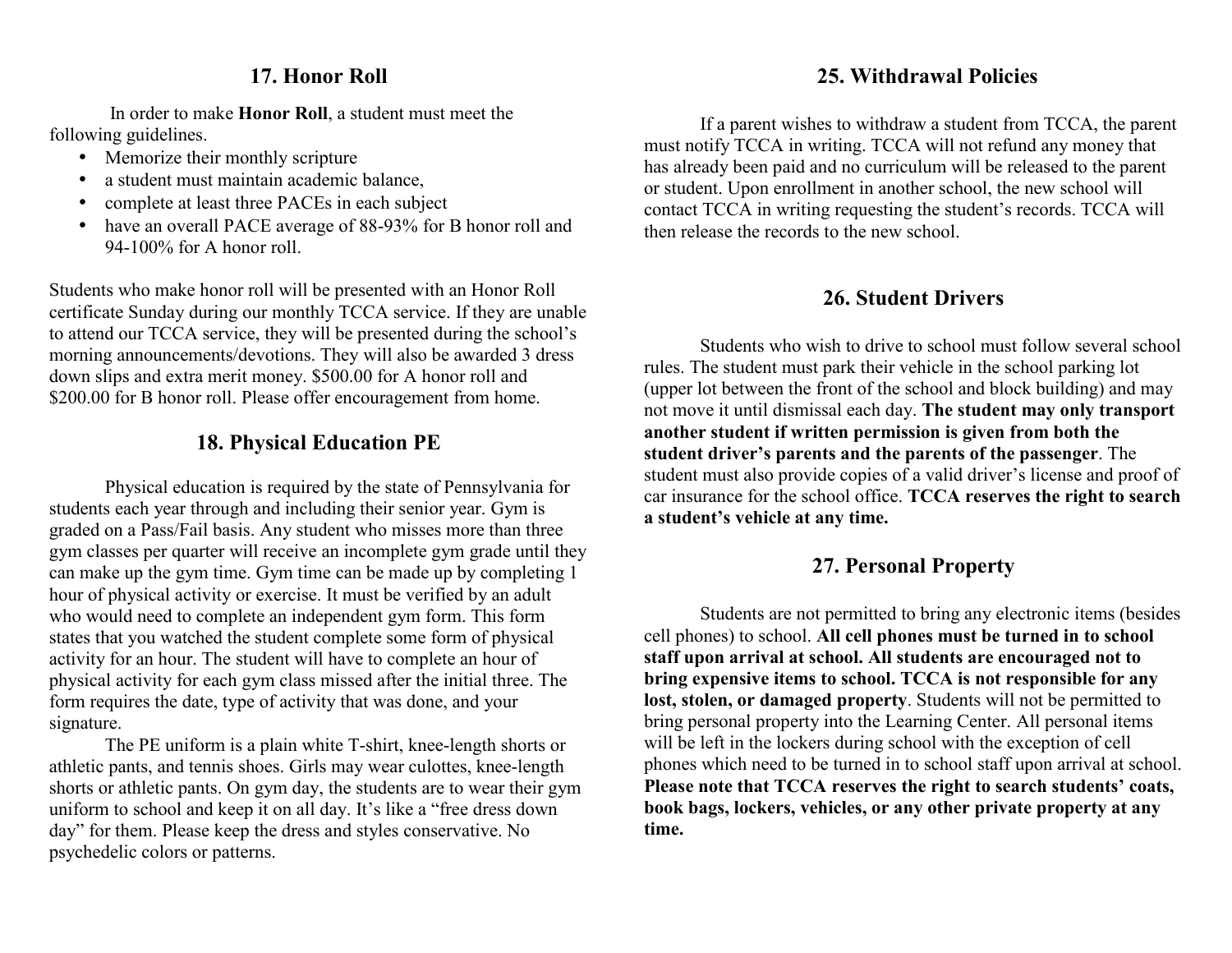## **23. Standards of Conduct**

 TCCA uses a system of rewards and corrections with its students. Students attending TCCA are expected to maintain a standard of conduct that is pleasing in the eyes of the Lord. This means that students will treat other students, school staff, school facilities, and themselves with respect and care. Name-calling, fighting, poor attitudes, disobedience, etc, will be punished through demerits and or detention time. When a student earns three demerits in a day he/she will have earned 10 minutes of detention. They will earn an additional 10 minutes of detention for each additional demerit they earn during the course of the day. Each day the students starts fresh with no demerits regardless of what happened the previous day. In the event detention is earned, a corrective action notice will be sent home for the parents to sign and is to be returned to school with the student they following day. Detention will be served during recess. Please not that some violations will bypass the demerits and go straight to detention. All poor behavior will be handled on an individual basis and resolved through prayer and communication. On page of this booklet is a list of behaviors that will earn demerits or detention. **Please remember that the following list is** *not* **all inclusive, but only a guide.** Situations will be handled by school staff on an individual basis.

## **24. Prohibited Articles**

 This is a list of items that students are prohibited to bring onto school property. Students caught with these items will face disciplinary consequences. **Please note that this is not an exhaustive list.** 

- Weapons of any kind; including guns and knives.
- Video games/any electronics (the only exception will be cell phones)
- •Inappropriate literature or music
- •Fireworks
- •Anything that can be used to injure others or vandalize property.
- •Any undocumented medications
- • Drugs or alcohol of any kind (including medication-all medication must be turned in to the office)

## **19. Lunch**

 Lunch will occur each day from 11:30-12:00. Students must bring bagged lunches preferably in insulated lunch bags or boxes. Microwave privileges are available to students depending their ability to use the microwave independently and maturity level. The students may bring a snack for morning and afternoon breaks.

## **20. Health Services and First Aid**

 TCCA possesses a first aid kit in the Learning Center, as well as at least one full time staff member certified in First Aid and CPR. The school also has emergency contact information for every student in case of emergencies that require trained medical attention. You will be contacted should your child have an accident or need medical attention. An accident report will be filed in case of injury.

 Any medication the student is required to take must be turned in to the school office. We also must have a signed written note from the parents or guardian saying the student is in need of and able to take the medication.

## **21. School Closings**

 In the event that school is closed or delayed, we follow the Yough School District schedule. If Yough is delayed or cancelled, we will be delayed or cancelled. Please refer to WTAE, KDKA, or WPXI news stations. Whether we delay/cancel school or not, parents should use their discretion if they drive students to school.

Students attending TCCA who live outside of the Yough school district also follow the delays cancellation schedule of the district you reside in. *Example: If the district that busses your child delays or cancels, you also would have a delay or cancel. You are not required to attend school that day even if the Yough School District has not cancelled classes. If the weather condition and roads are bad enough in your district to delay or cancel school, we don't want or expect you to travel. This would be considered an excused absence for the student.* Please let TCCA know as soon as possible if your student will not be attending school due to weather.